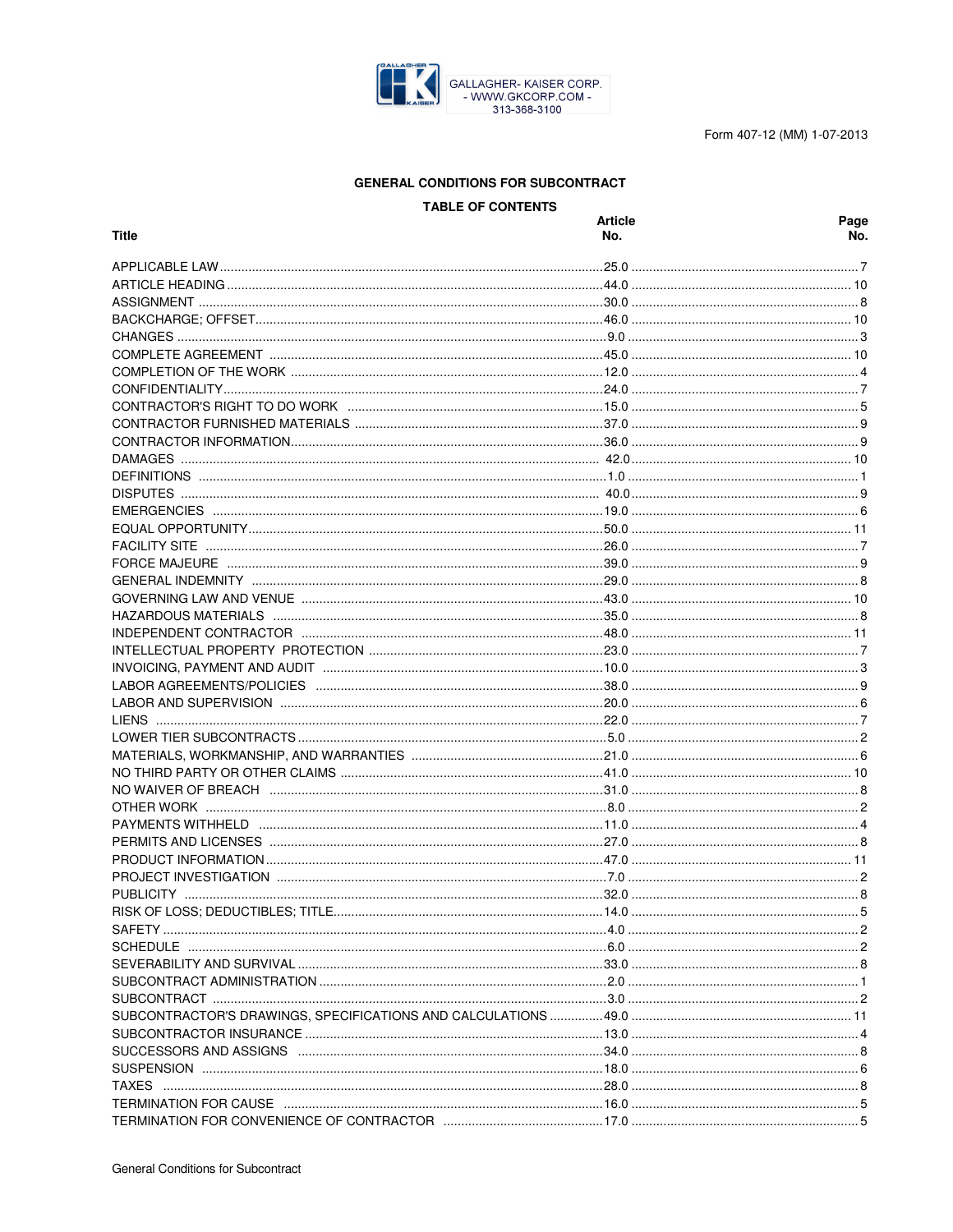#### **1.0 DEFINITIONS**

The following definitions apply internally to these General Conditions and in the other Subcontract Documents, unless the context clearly requires otherwise:

1.1 "Applicable Law" shall have the meaning set forth in Article 25.1.

1.2 "Certificate of Completion" means the certificate issued by Contractor to Subcontractor after Subcontractor has completed all Work other than potential warranty obligations.

 1.3 "Contractor" means Gallagher Kaiser Corporation, a Michigan corporation (or, if the Subcontract is signed by one of its subsidiaries, such subsidiary).

1.4 "Damages" shall have the meaning set forth in Article 25.2.

1.5 "Day(s)" or "day(s)" means calendar day(s) unless otherwise specified.

1.6 "Facility" means the facility located or to be located by Owner on the Facility Site.

1.7 "Facility Site" means all those parcels of land, on which the Project is or is to be located and for purposes of this Subcontract only those parcels of land which are occupied or used by Subcontractor in the performance of the Work.

1.8 "Force Majeure Event" shall have the meaning set forth in Article 39.1.

1.9 "General Conditions" means the terms and conditions set forth in this document, consisting of Articles 1.0 through 49.0.

1.10 "Hazardous Material" means any hazardous material or waste, toxic substance, pollution or contamination.

1.11 "Indemnified Parties" shall have the meaning set forth in Article 25.2.

1.12 "Lower Tier Subcontractor" means each lower tier vendor, supplier, materialman, consultant, contractor, subcontractor or other person or entity performing a portion of the Work for Subcontractor hereunder and/or providing equipment or services directly or indirectly in connection with the Work or Subcontract.

1.13 "MSDS" shall have the meaning set forth in Article 35.5.

1.14 "Owner" means the ultimate Owner of the project identified as such in the Subcontract Order and any of its contractors, affiliates or venders of any tier.

1.15 "Party" or "Parties" means Subcontractor and/or Contractor.

1.16 "Prime Contract" means the contract between Owner and Contractor for the Project.

1.17 "Project" means Owner's project as described in the Subcontract.

1.18 "Project Schedule" means Contractor's overall schedule for its work on the Project under the Prime Contract.

1.19 "Schedule of Values" means allocates portions of the contract price to designated portions of the work.

1.20 "Special Conditions" means the conditions, if any, identified as such in the Subcontract.

1.21 "Subcontract" means the document entitled Subcontract Order issued by Contractor to Subcontractor in connection with the Project, all Subcontract Documents set forth therein, and all written amendments, change orders, modifications and supplements thereto, if any.

1.22 "Subcontract Documents" means the documents identified as subcontract documents in the Subcontract Order.

1.23 "Subcontract Order" shall mean the document entitled Subcontract Order and executed by Contractor and Subcontractor.

1.24 "Subcontract Price" means the price to be paid by Contractor to Subcontractor for the Work as provided for in the Subcontract.

1.25 "Subcontractor" means the individual or entity identified as such in the Subcontract.

1.26 "Work" shall mean all of the labor, services, equipment, materials, supplies, documentation and other items which are to be provided by Subcontractor under the Subcontract.

1.27 "Work Schedule" shall have the meaning set forth in Article 6.1.

#### **2.0 SUBCONTRACT ADMINISTRATION**

2.1 Contractor may establish and implement a program to monitor the performance and quality of the Work. Subcontractor shall provide Contractor's inspectors and supervisory personnel access to all Work wherever it is in preparation or progress. Notwithstanding any monitoring program implemented by Contractor with respect to the Work, Contractor shall have no obligation to supervise or inspect Subcontractor's Work, and any inspection by Contractor with respect to the Work shall not relieve Subcontractor of its obligations under this Subcontract.

2.2 Contractor may expedite Subcontractor and Lower Tier Subcontractors in the performance of the Work and Subcontractor shall provide Contractor with all information reasonably requested by Contractor to enable it to do so. Any expediting efforts by Contractor will not relieve or lessen Subcontractor's responsibility for its failure to meet its obligations under the Subcontract.

2.3 Subcontractor shall be solely responsible for the performance of the Work and neither Owner nor Contractor shall be responsible for Subcontractor's safety precautions and programs incident thereto, failure to comply with Applicable Law, or failure to furnish or perform the Work as required under the Subcontract.

2.4 Neither Owner nor Contractor shall be responsible for the acts or omissions of Subcontractor or any Lower Tier Subcontractor(s).

2.5 During the performance of the Work, Contractor may disapprove or reject Work where, in its opinion, such Work does not conform to the requirements of the Subcontract.

2.6 Contractor may schedule and conduct job meetings to be attended by persons designated by Contractor, including Subcontractor and its Lower Tier Subcontractor(s) for the Project, to discuss matters related to the Work and Project, including but not limited to procedures, progress, problems, scheduling, safety and coordination.

2.7 Contractor and/or the Owner may implement from time to time safety, health and drug free programs (and amendments thereto) of general applicability to the Facility Site. Contractor's personnel, Subcontractor's personnel, and all Lower Tier Subcontractor personnel shall all fully comply with any such programs. Contractor will keep copies of any such programs at the Facility Site and they will be available during normal business hours for Subcontractor to inspect and/or copy.

2.8 Contractor may establish procedures for processing shop drawings, samples and other submittals by Subcontractor.

2.9 Contractor shall review and process all requests for change orders by Subcontractor as set forth in Article 9.0.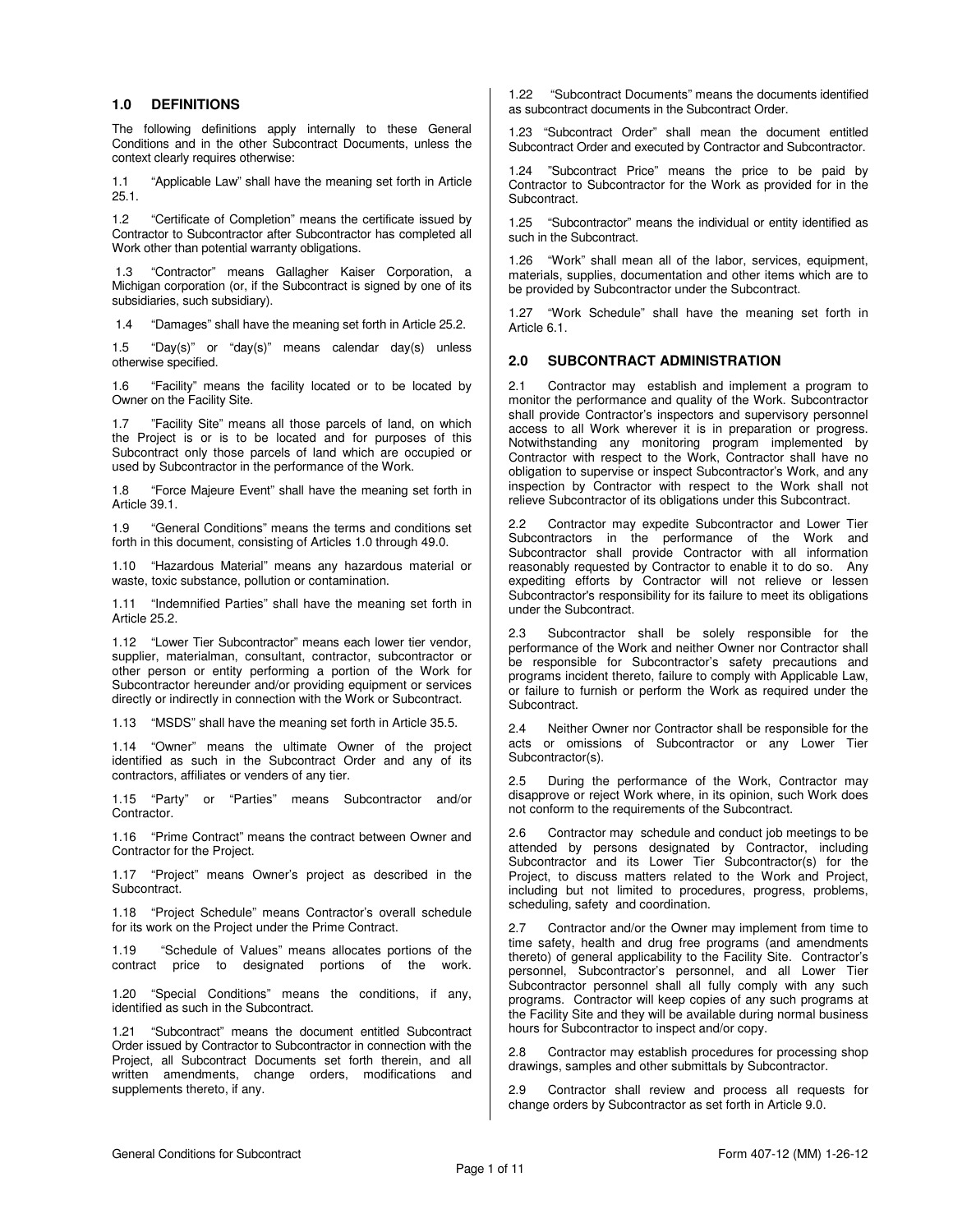2.10 Contractor shall determine when Subcontractor's Work is complete as set forth in Article 12.0.

## **3.0 SUBCONTRACT**

3.1 The Subcontract Documents are intended to be read as a whole, and any Work required by one part and not mentioned in another shall be executed to the same extent and purpose as though required by all. The misplacement, addition, or omission of a word or character shall not change the intent of any part from that set forth by the Subcontract as a whole. Should a question or doubt arise as to the intent and meaning of any part of the Subcontract, Subcontractor shall immediately notify Contractor in writing before the part of the Work affected is performed. Contractor's determination of intent and meaning of such part shall be final, subject to dispute resolution under Article 40.0.

3.2 In the various parts of the Subcontract where reference is made to applicable codes and standards, the Work shall, except as otherwise specified, conform to the latest issue of the referenced code or standard available at the time the Work is performed. Upon any point of conflict between codes and standards applicable to the Work, Contractor shall be notified, but the code or standard imposing the more or most stringent requirement as the case may be shall govern, unless otherwise stipulated by Contractor in writing.

3.3 Where specific governing standards are not specified in connection with the Work, the highest applicable industry codes and standards shall govern.

3.4 Subcontractor acknowledges and agrees that it shall provide all labor, services, equipment, materials, supplies, documentation and other such items necessary or appropriate to perform and complete the Work in conformity with and as reasonably inferred from the Subcontract Documents, notwithstanding the fact that each such necessary or appropriate item may not be expressly specified therein.

### **4.0 SAFETY**

4.1 Subcontractor acknowledges that safety is of prime importance to Contractor and Owner, and Subcontractor shall cooperate with Contractor and Owner in efforts to prevent injuries to personnel and to comply with all applicable safety rules and regulations.

### **5.0 LOWER TIER SUBCONTRACTORS**

5.1 Subcontractor shall notify Contractor in writing of the names of Lower Tier Subcontractors proposed for any of the Work and shall not subcontract any part of the Work without the prior written authorization of Contractor. Subcontractor shall not subcontract the Work as a whole. Subcontractor shall bind all Lower Tier Subcontractors to the provisions of the Subcontract applicable to the subcontracted Work.

5.2 Neither the Subcontract nor any subcontract with a Lower Tier Subcontractor shall create any contractual relationship between any Lower Tier Subcontractor and either Owner or Contractor, nor any payment or other obligation on the part of either Owner or Contractor to any Lower Tier Subcontractor.

5.3 Notwithstanding the existence of any subcontract with a Lower Tier Subcontractor, Subcontractor shall be fully responsible to Contractor for the performance of the Work as if no such subcontract exists.

## **6.0 SCHEDULE**

6.1 Within ten (10) days after Subcontract award, Subcontractor shall prepare and submit for Contractor's approval a detailed schedule for the performance of the Work as required by the Subcontract (such approved schedule, the "Work Schedule"). The Work Schedule must conform to all schedule parameters provided in the Subcontract, including without limitation the Project Schedule. Subcontractor shall, subject to Contractor's approval, maintain and update the Work Schedule throughout the performance of the Work. Unless directed otherwise by Contractor, Subcontractor shall perform the Work strictly in accordance with the Work Schedule (as updated), and shall, without additional cost to Contractor, work such overtime or take such other or different measures as may be required in order to meet the Work Schedule.

6.2 Subcontractor represents that it shall (i) prepare documents for its planning, scheduling and coordination of the Work that are feasible and realistic, and (ii) prepare schedules, updates, revisions and reports that accurately reflect Subcontractor's reasonable expectations as to the sequence of activities, duration of activities, productivity or efficiency, projected and actual completion of any Work item or activity, and delays or problems expected or encountered and specified float time.

6.3 Subcontractor acknowledges that the dates required in the Work Schedule for the performance and completion of the Work are essential conditions of the Subcontract and agrees that Subcontractor's failure to perform and complete the Work consistent with such dates shall constitute a material violation of the Subcontract for the purposes of Article 16.0 and for the purposes of any other remedy available to the Contractor under the Subcontract, at law, and/or in equity.

## **7.0 PROJECT INVESTIGATION**

7.1 Subcontractor represents that it has, or has had full opportunity to, examine the Facility Site and Subcontract Documents; that it has satisfied itself as to the requirements of the Work and all conditions which may affect the Work, including but not limited to labor conditions and availability, the condition of the Facility Site and access thereto to perform the Work and local weather conditions; that the Subcontract Price and Work Schedule have been determined with due regard for all such requirements and conditions which do or may affect the Work; and that its entry into the Subcontract has not been induced either wholly or in part by any promises, representations or statements by or on behalf of the Contractor, its agents or representatives, or the Owner, its agents or representatives, other than those set forth in the Subcontract. Subcontractor acknowledges and accepts the risk of mistake or error with respect to all matters within the scope of its Project investigation, and agrees that it shall not be entitled to, and shall make no claim for, any additional compensation or damages of any kind or character or extension of time should any requirements or conditions applicable to the Work be different from or in addition to those identified by Subcontractor through such investigation.

### **8.0 OTHER WORK**

8.1 Subcontractor shall be required in the performance of its Work to coordinate its activities at the Facility Site with those of Contractor's or Owner's other contractors. Subcontractor agrees that the Owner or Contractor shall have the right to perform or have performed in or about the Facility Site during the time when Subcontractor is performing its Work such other work as Owner or Contractor may desire and that Subcontractor shall make every reasonable effort to enable both its Work and such other work to be completed without hindrance or interference. In the event Subcontractor's performance of its Work is delayed or interfered with by the work of Contractor, Owner or their respective other contractors, or the manner in which Contractor coordinates, prioritizes or otherwise requires or permits the Work and such other work to be performed, Subcontractor's sole and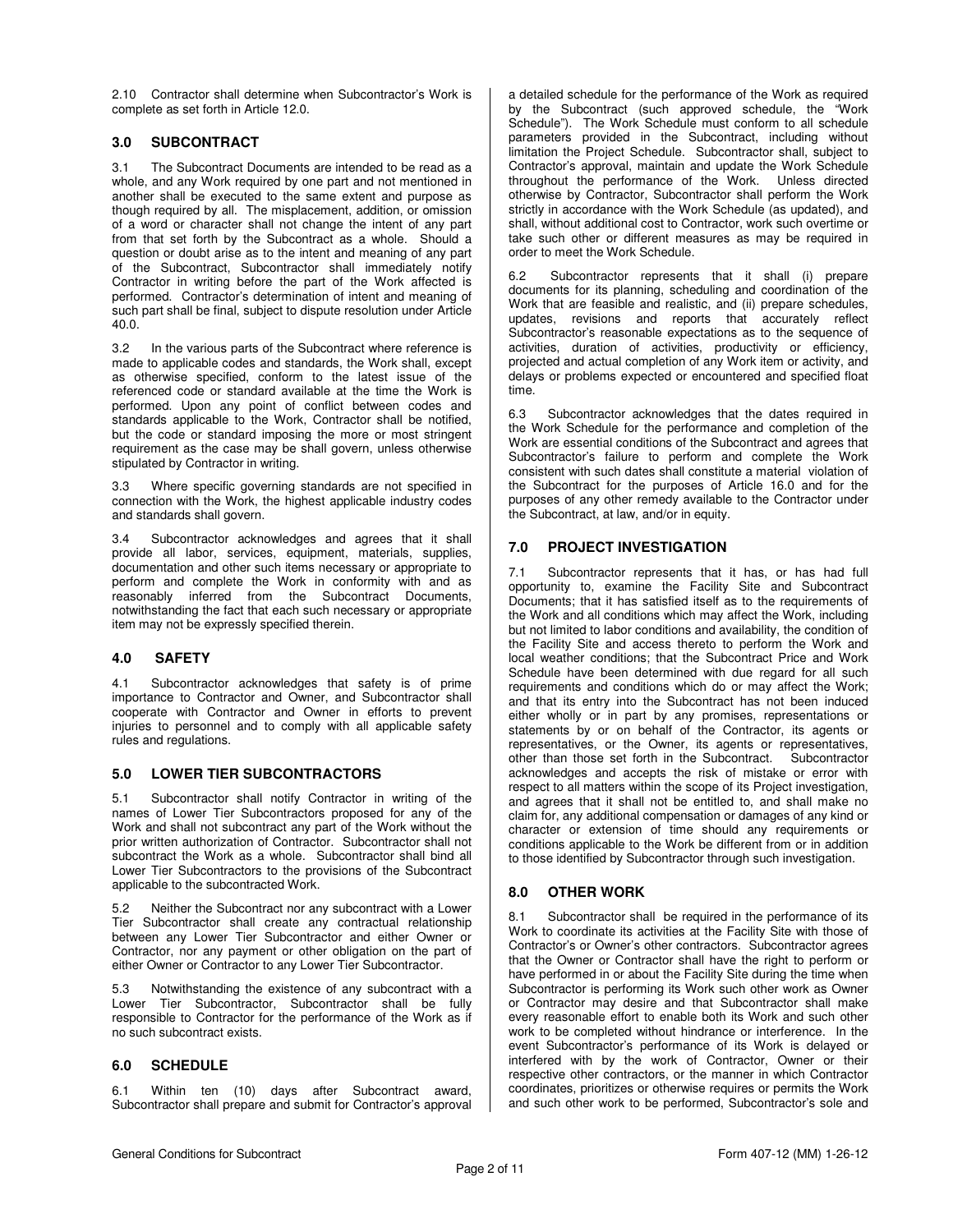exclusive remedy shall be an extension of time for the performance of the Work. Any claim by Subcontractor for an extension of time arising out of any alleged delay or interference shall be made to Contractor in accordance with Article 9.0.

### **9.0 CHANGES**

9.1 Contractor has the right by written order to Subcontractor to add to, deduct from or otherwise change the Work. If any such Contractor directed change in the Work affects the Subcontract Price, Work Schedule or any other provision of the Subcontract, or Subcontractor becomes aware of any circumstance which Subcontractor believes necessitates a change in the Subcontract Price, Work Schedule or any other provision of the Subcontract, Subcontractor shall, within seven (7) days of receipt of such written order or becoming aware of such circumstance, submit a written request to Contractor for an adjustment to the Subcontract Price, Work Schedule or other provision of the Subcontract Subcontractor believes is affected thereby. Subcontractor's written request shall include documentation sufficient to enable Contractor to determine the factors necessitating the adjustment(s) being requested. If Subcontractor fails to provide such written request to Contractor within such seven (7) day period (or fails within such period to provide Contractor with a detailed statement of the reasons it is unable to do so and, as soon as it is able to do so, provides such request), Subcontractor shall be deemed to have waived any claim for an adjustment of the applicable Subcontract Price, Work Schedule or other provision of the Subcontract.

9.2 Following receipt of timely written documentation from Subcontractor as prescribed in Article 9.1, Contractor shall, provided an adjustment is warranted, issue a written amendment to Subcontractor either (i) adjusting the Subcontract Price, Work Schedule or other provision of the Subcontract as requested by Subcontractor or (ii) in the event Contractor disagrees with Subcontractor's statement as to the effect of a Contractor directed or other change to the Work, adjusting the Subcontract Price, Work Schedule or other provision of the Subcontract if and as it deems appropriate. Subcontractor shall thereafter perform its Work in accordance with such written amendment, subject to dispute resolution under Article 40.0. Subcontractor shall have no right to suspend or delay its performance of Work while Contractor is reviewing Subcontractor's change request or if it disagrees with the written amendment issued to it by Contractor

9.3 Notwithstanding anything to the contrary in this Article 9.0; no adjustment in the Subcontract Price, Work Schedule or any other provision of the Subcontract shall be made for or as a result of any correction of errors, omissions, deficiencies, coordination or improper or defective Work on the part of Subcontractor or its Lower Tier Subcontractors to complete work conforming to its intended use.

9.4 Any changes to the Work hereunder shall be performed by Subcontractor consistent with all of the requirements of the Subcontract, unless otherwise directed in writing by Contractor.

## **10.0 INVOICING, PAYMENT AND AUDIT**

10.1 Within two weeks of subcontract award and before the subcontractor submits the first Application for Payment, the subcontractor must submit a "Schedule of Values," subject to the contractors and/or owners approval.

10.2 By not later than the last full work day before the twentyfifth  $(25<sup>th</sup>)$  of each month, utilizing the approved subcontractor schedule of values Subcontractor shall submit an updated progressed schedule of values forecasted through the last day of the month to the Contractor's Representative for approval.

10.3 Failure to submit the progressed schedule of values as prescribed and/or failure to secure the designated Contractor's

Representative's approval will eliminate subcontractor's request for progress payment in the monthly billing cycle.

10.4 Following reconciliation, and by not later than the twentyfifth  $(25<sup>th</sup>)$  day of each month, Subcontractor shall submit an approved invoice with supporting documentation to the Contractor's Representative for payment.

10.5 Subcontractor shall complete and submit a tax withholding notice (in the form included in the Subcontract Documents), no later than the date on which Subcontractor's first invoice for the Work is submitted. Failure to submit the tax withholding notice may result in the delay in payment by Contractor and will be cause for Contractor to deduct from all payments income taxes as required by Applicable Law.

10.6 Contractor shall review and process all invoices for payment submitted by Subcontractor.

10.7 Subcontractor invoices will be paid as set forth herein only if they meet the invoicing requirements set forth in Article 10.0, and shall each be subject to ten percent (10%) retainage until final completion of all Work and issuance by Contractor to Subcontractor of the Certificate of Completion (in the form included in the Subcontract Documents).

10.8 Any invoice deviating from the requirements of this Article 10.0 will be returned to Subcontractor for correction and/or submission of acceptable supporting documentation.

10.9 Terms of payment contained in the Subcontract shall take precedence over terms of payment shown on Subcontractor's invoices or elsewhere.

10.10 Subcontractor shall, and shall cause its Lower Tier Subcontractors to, submit a release and waiver of liens and claims and certification and proof of payment as to all labor and materials, with each invoice in the form prescribed by the Contractor (in the form included in the Subcontract Documents).

10.11 No payment shall constitute a waiver of any claims Contractor may have against Subcontractor.

10.12 All payments are provisional and any overpayment by Contractor to Subcontractor shall be deemed to be a mistake of fact and promptly repaid to Contractor upon demand.

10.13 The date of receipt by Contractor of a proper, complete and fully substantiated invoice from Subcontractor will establish the effective date of the invoice. If not otherwise specified in the Subcontract, payment shall be net sixty (60) days after the effective date of the invoice. The acceptance of any payment shall constitute a waiver of all claims by Subcontractor.

10.14 Applicable freight charges and sales and use taxes shall be shown separately on the invoices. Freight charges shall be supported by copy of the paid freight bill.

10.15 Notwithstanding anything to the contrary in this Subcontract, Contractor shall pay Subcontractor the undisputed portion of any invoice only after Contractor receives corresponding payment from Owner.

10.16 Subcontractor shall maintain true and correct records of all reimbursable costs (in accordance with generally accepted accounting principles applied on a consistent basis) pertaining to Subcontractor's Work under this Subcontract and all transactions related thereto, and shall retain all such records for a period of four (4) years from the date of their preparation, or such longer period as may be required by law. Contractor may from time to time make an audit of all records of Subcontractor in connection with the Work rendered under this Subcontract. Contractor shall be permitted to make such audits for a period of four (4) years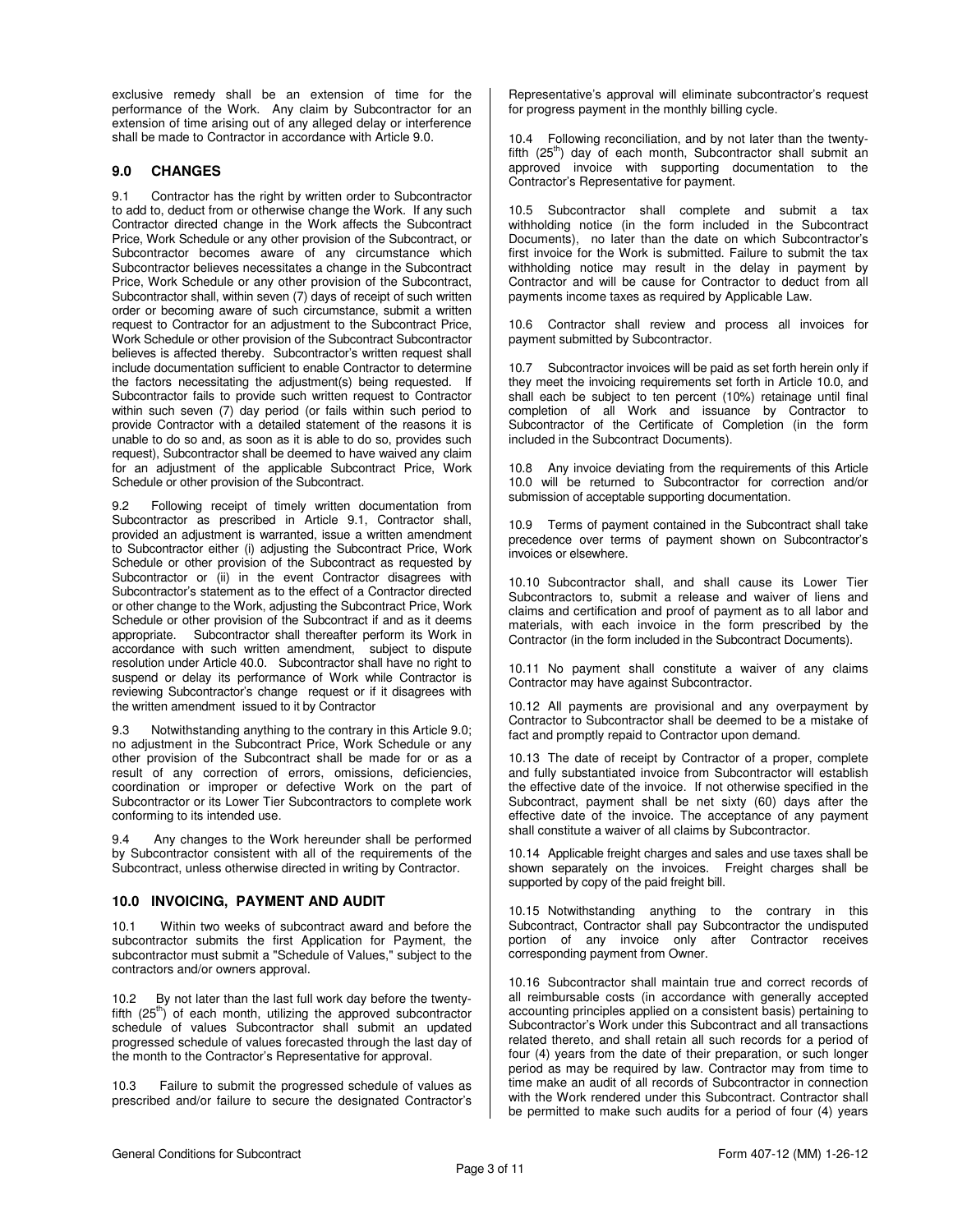from the date of the preparation of the applicable records, or such longer period as may be required by law. As to all work which Subcontractor may perform on a reimbursable basis, Contractor will have the right at reasonable times and places, to inspect, and copy any of Subcontractor's books, accounts, time cards, records of transactions, estimates, schedules, correspondence or any other records or documents which may have possible bearing on the performance of such Work. Subcontractor shall assist Contractor in making the above audits. In the event an audit by Contractor results in disallowance of costs, any overpayment that has been made to Subcontractor will be immediately reimbursed by Subcontractor to Contractor.

### **11.0 PAYMENTS WITHHELD**

11.1 Contractor may withhold the whole or any part of any payment to Subcontractor to such extent as may be necessary to protect Contractor from loss as a result of:

- (a) incomplete, defective or damaged Work not remedied;
- (b) Backcharges, per Article 46.0;
- (c) claims filed or reasonable evidence indicating probable filing of claims, including lien claims, involving or arising out of Subcontractor's Work;
- (d) damage to Contractor's, Owner's or their respective other contractors work;
- (e) failure of the Subcontractor to make payments when due to Lower Tier Subcontractors;
- (f) reasonable insecurity regarding Subcontractor's intention or ability to continue with the proper and timely performance of the Work;
- (g) failure of the Subcontractor to perform or comply with any of its obligations under the Subcontract Documents; or
- (h) expenses arising from frivolous claims against Contractor.

11.2 Funds withheld in accordance with this Subcontract are not for the benefit of the bonding company or any other third party.

### **12.0 COMPLETION OF THE WORK**

12.1 When Subcontractor deems the Work finally completed, Subcontractor shall give written notice thereof to Contractor. Within fifteen (15) days after receipt of such notice, Contractor will determine if the Work has been completed as required and advise Subcontractor in writing either (i) that the Work has been finally completed or (ii) that the Work has not been finally completed, stating reasons therefor. In the event the Contractor advises Subcontractor that the Work is not finally complete, Subcontractor will promptly complete the Work and give written notice to Contractor when it has done so. The procedure stated herein shall be repeated until the Work has been satisfactorily and finally completed and the Certificate of Completion has been submitted by Subcontractor and accepted in writing by Contractor. The Work will be deemed finally complete as of the date of Contractor's notice to Subcontractor to that effect. The procedure set forth in this Article 12.0 shall in no way limit Contractor's rights or Subcontractor's obligations under Article 21.0. No delivery of any product shall be considered made or complete until such product is completely and finally delivered to Contractor's physical possession and control in its entirety, including but not limited to replacement of any defective parts.

12.2 At any time prior to final completion of all the Work, Contractor may temporarily take possession of and use any part of the Work. Contractor may return any such Work to Subcontractor for completion.

12.3 The Contractor may at any time request in writing that Subcontractor permit Contractor to accept any such part of the Work and Subcontractor shall make that part of the Work available for Contractor's inspection as soon as reasonably possible, and in no event later than five (5) days following the request. If Contractor agrees following the inspection that the part of the Work in question can be accepted by Contractor, Contractor shall issue a Certificate of Completion for such portion of the Work. Such action by Contractor and/or use by Contractor and/or Owner shall neither relieve Subcontractor of any of its responsibilities under the Subcontract, nor act as a waiver by Contractor of any of the conditions thereof, provided that Subcontractor shall not be liable for the cost of repairs, rework, or renewals which may be required due to ordinary wear and tear resulting from such use. Subcontractor shall not use any portion of the Work other than as approved in writing by Contractor. In any such case Subcontractor shall properly use and maintain and, upon completion of its use and at its expense, recondition such portion of the Work to the satisfaction of Contractor.

### **13.0 SUBCONTRACTOR INSURANCE**

13.1 Unless otherwise specified in the Subcontract, Subcontractor agrees that it shall obtain and maintain during the performance of any Work at the Facility Site and until the acceptance thereof, the insurance described in 13.2 and shall be carried with insurance companies with at least a Best's "A" rating. Subcontractor will furnish to Contractor three (3) copies of the certificate(s) evidencing such insurance prior to commencing performance or physically present on the Facility site under the Subcontract.

Contractor may elect to implement a Contractor Controlled Insurance Program (CCIP) on this project. Under this type of program the Sponsor will centralize the purchase of insurance for activities of the construction manager, general contractor, all subcontractors and all sub-subcontractors for work performed at or emanating from the project site. This consolidated purchasing of insurance is known as an Contractor Controlled Insurance Program (CCIP) and will include Workers' Compensation, Employer's Liability, General Liability and Excess/Umbrella Liability coverage. Builder's Risk insurance coverage will be provided under a separate program if required. Participation in the CCIP will be mandatory for all tiers of contractors and subcontractors unless specifically excluded in writing by the Sponsor.

13.2 The required insurance coverage is as follows:

(a) Worker's Compensation Insurance and Employer's Liability Insurance (including occupational disease) to cover statutory benefits and limits of the Worker's Compensation laws of any applicable jurisdiction in which the Work is to be performed hereunder, and Employers' Liability Insurance with limits of one million dollars (\$1,000,000) for trauma, each accident; one million dollars (\$1,000,000) for disease, each person and one million dollars (\$1,000,000) disease, policy limit.

(b) Commercial General Liability Insurance written on the latest ACCORD occurrence form and including coverage for Contractual Liability and Products and Completed Operations (to remain in force for two (2) years following acceptance of the Work. The insurance required by this clause (b) shall have the following limits of liability:

Third Party Bodily Injury and Property Damage Liability:

\$1,000,000 combined single limit per occurrence and \$2,000,000 combined single limit general aggregate, with such limits available to the Project.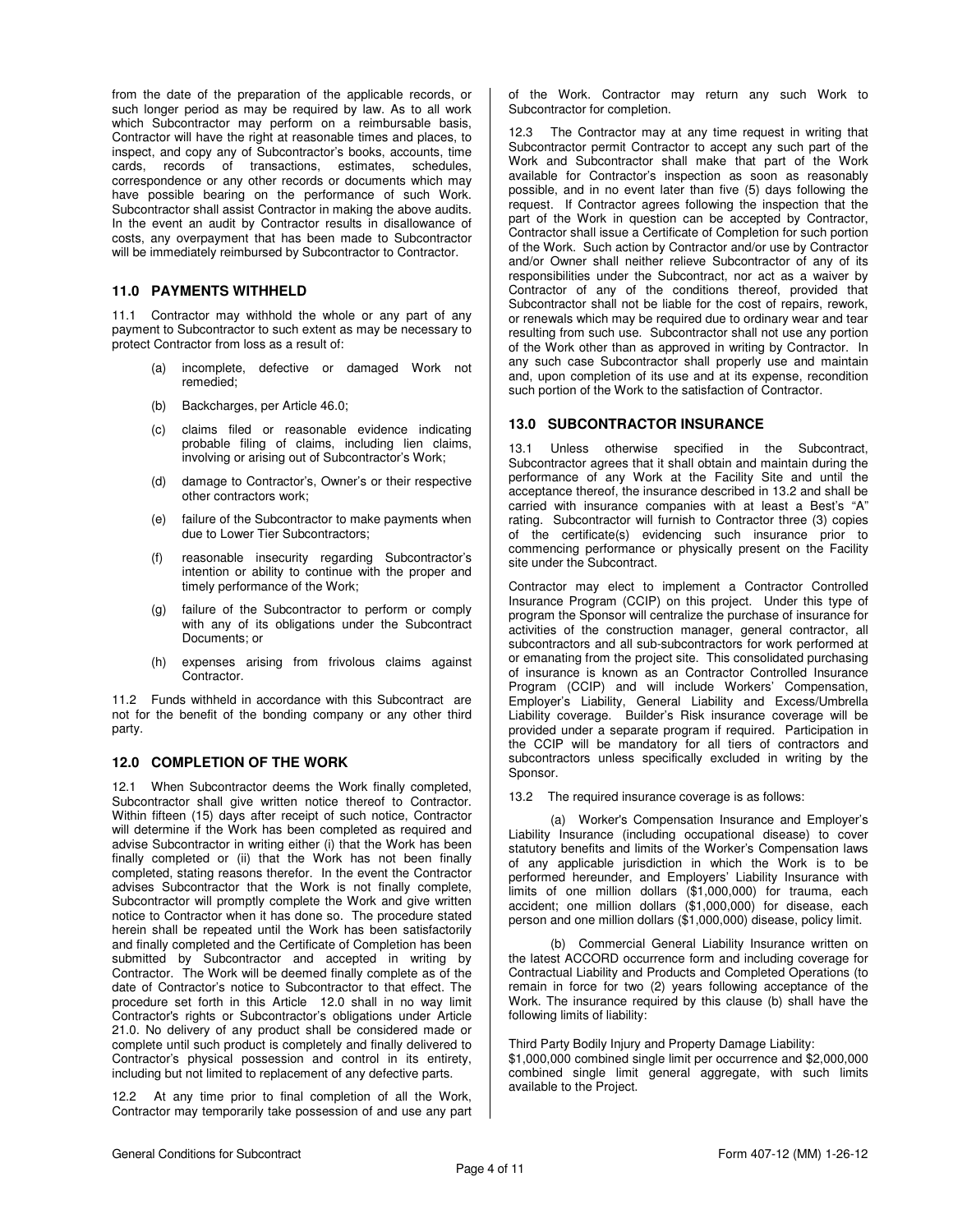(c) Business Automobile Liability insurance covering all owned, leased and non-owned vehicles used in connection with the Work, with not less than \$5,000,000 combined single limit per occurrence for bodily injury and property damage.

(d) If professional services are involved, Professional Liability Insurance with not less than \$5,000,000 per claim with a 24 months discovery period after completion of the work.

13.3 The following endorsements shall be included in the above insurance coverages:

(a) Contractor and Owner named as additional insureds (except on workers' compensation and professional liability)

(b) A waiver of subrogation in favor of Contractor and Owner.

(c) Severability of Interest or Separation of insureds.

(d) Subcontractor's insurance is primary and any insurance maintained by Contractor is considered excess and non-contributory.

## **14.0 RISK OF LOSS; DEDUCTIBLES; TITLE**

14.1 Notwithstanding any other provision(s) in this Subcontract, at all times prior to the final completion of the Work as evidenced by issuance of the Certificate of Completion, Subcontractor shall bear the risk of loss and full responsibility for the costs of replacement or repair resulting from any damage to, loss of or destruction of the Work (to the extent not covered by insurance proceeds received by or for the benefit of Contractor under Builder's Risk insurance applicable to the Project), including but not limited to Owner furnished work, construction equipment, and the Facility as a whole.

14.2 In addition to its obligations under Article 14.1, Subcontractor shall be responsible for deductibles for any damage or loss covered by insurance provided by Subcontractor under Article 13.0, and for the payment of deductibles for any damage or loss covered by any Builder's Risk insurance and covering the Work, provided that with respect to such Builder's Risk insurance deductible, such damage or loss was (i) caused by the fault, negligence or willful misconduct of Subcontractor or any of its Lower Tier Subcontractors or (ii) caused by the failure of Subcontractor to meet its obligations under the Subcontract.

14.3 Title of the Work, or portions thereof, shall pass to Contractor upon the occurrence of the earliest of the following events, as applicable: a) when such Work or portion is delivered to the Contractor or Facility Site pursuant to the Subcontract; b) when Subcontractor has been paid any sum to which it may become entitled in respect to such Work or portion; c) when such Work or portion is identifiable to the Subcontract ; or d) when the Certificate of Completion is issued by Contractor. All equipment, materials, supplies and other items to which Contractor has title shall not be removed from the Facility Site without Contractor's prior written consent. Use of storage facilities furnished to Subcontractor at the Facility Site shall not relieve Subcontractor of such risk of loss unless otherwise agreed in writing.

### **15.0 CONTRACTOR'S RIGHT TO DO WORK**

15.1 If the Subcontractor should neglect to prosecute the Work properly or timely or fail to perform any of its other obligations under the Subcontract, Contractor, after two (2) days written notice to the Subcontractor (or shorter period if necessary in Contractor's sole discretion), may proceed to make good such deficiencies and deduct all costs, expenses and damages thereby suffered, in whole or in part, from any payment then or thereafter due to the Subcontractor, without prejudice to any other remedy it may have to collect the said damages or any part thereof not so deducted.

## **16.0 TERMINATION FOR CAUSE**

16.1 If the Subcontractor should file a bankruptcy petition or be adjudged bankrupt, or if it should make a general assignment for the benefit of its creditors, or if a receiver should be appointed for the Subcontractor, or if it should fail to supply enough properly skilled workmen or proper plant or materials or fail to make sufficient progress so as to endanger the timely and proper performance of the Work, or if it should abandon the Work or unreasonably delay its progress or completion, or persistently disregard Applicable Law or the instructions of Contractor or otherwise be guilty of a material violation of any provisions of the Subcontract, then Contractor may, without prejudice to any other right or remedy, upon written notice to Subcontractor, terminate the employment of the Subcontractor with respect to all or part of the Work and take possession of such Work, and all materials for the Work and tools, plant, appliances and equipment and temporary construction used in connection therewith and finish the Work by whatever method Contractor may deem expedient, all at the expense of Subcontractor. In such case Subcontractor shall not be entitled to receive any further payment from Contractor.

16.2 If Contractor's expense of completing the Work, including any attorney's fees and other legal expenses in connection therewith, exceed the amount, if any, which Contractor agrees would have been payable to Subcontractor had it completed the Work as required under the Subcontract, Subcontractor shall pay the difference to Contractor within ten (10) days after receipt from Contractor of written notice of the amount thereof.

16.3 Upon the failure of Subcontractor to pay Contractor as set forth in Article 16.2, Contractor shall have the right to sell the whole or any part of any of Subcontractor's materials, tools, plant, appliances, equipment and temporary structures at public or private sale at any time or times thereafter without further notice to Subcontractor and to transfer and deliver the same. Contractor shall have the right to become the purchaser at such sale or sales (free and discharged of any equity of redemption) and after deducting all legal and other costs, attorney fees and expense of sale and delivery, shall apply the balance, if any, of the proceeds of such sale or sales so made, to the amount due<br>Contractor. Contractor shall pay the surplus, if any, to Contractor shall pay the surplus, if any, to Subcontractor and Subcontractor shall pay any deficiency to Contractor on demand.

#### **17.0 TERMINATION FOR CONVENIENCE OF CONTRACTOR**

17.1 Contractor may upon written notice to Subcontractor, without cause and without prejudice to any other right or remedy, elect to terminate all or any part of the Work. Such termination shall be effective in the manner specified in said notice. On receipt of such notice Subcontractor shall, unless the notice directs otherwise, immediately discontinue Work and the placing of orders for equipment, materials, supplies and other items in connection with the performance of the terminated Work, and shall, if requested, make every reasonable effort to procure cancellation of existing orders and subcontracts upon terms satisfactory to Contractor, and shall thereafter do only such Work as may be necessary to preserve and protect Work already in progress and continue to complete the Work not terminated hereunder, and to protect all material, plant or equipment on the Facility Site or in transit thereto.

17.2 Should Contractor elect to terminate all or any part of the Work for convenience as provided herein, a complete and final settlement of any and all claims of Subcontractor arising as a result of such termination shall be made as follows: Contractor shall pay to Subcontractor, forty five (45) days after receipt of an invoice which meets the requirements of Article 10.0, all amounts due and owing to Subcontractor on or prior to the date of termination, including a payment for that Work satisfactorily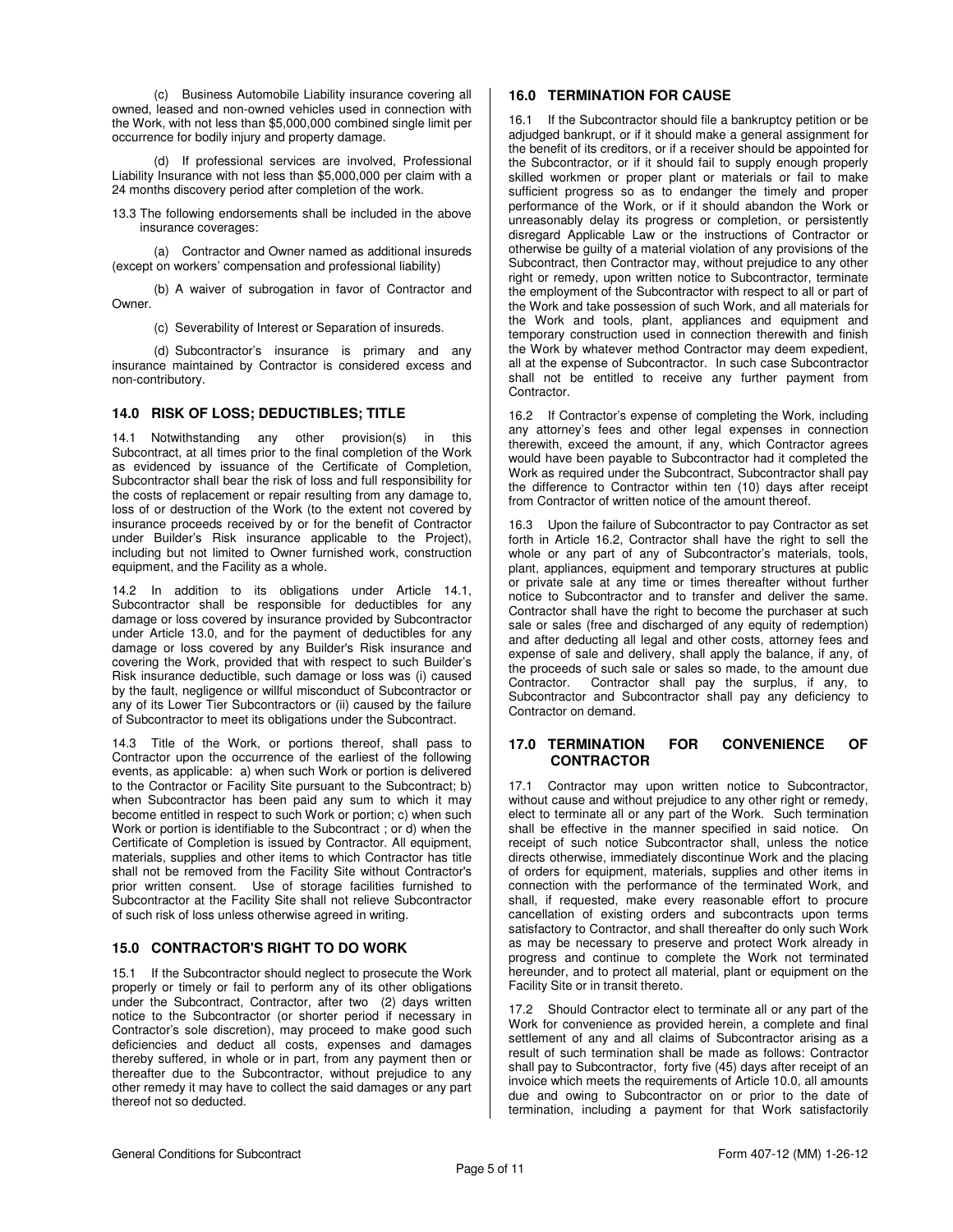completed but not yet invoiced by Subcontractor prior to the termination date, all retainage held by Contractor at the date of termination, and all reasonable, actual termination costs incurred by Subcontractor in terminating the Work (but excluding any and all costs and expenses incurred by Subcontractor from and after the date of termination for those of its employees who are not directly performing required termination activities). In no event shall Subcontractor be entitled lost profit on Work not performed.

17.3 As a condition precedent to receiving any termination payment under this Article 17.0, Subcontractor shall execute and deliver all such papers and take such steps concerning obligations and commitments of and to Subcontractor in connection with the Work as Contractor may require for the purpose of fully vesting in Contractor the rights and benefits of Subcontractor under such obligations and commitments, including but not limited to valid and final waiver of any and all actual or potential liens and/or claims.

#### **18.0 SUSPENSION**

18.1 Contractor may upon written notice to Subcontractor at any time suspend the performance of all or any portion of Work. Upon receipt of such notice, Subcontractor shall, unless the notice requires otherwise:

 (a) immediately discontinue the suspended Work on the date and to the extent specified in the notice;

 (b) place no further orders or contracts for equipment, material, supplies, services or facilities with respect to suspended Work, except to the extent required in the notice;

 (c) promptly make every reasonable effort to obtain suspension upon terms satisfactory to Contractor of all orders, contracts, subcontracts and other agreements to the extent they relate to the performance of Work suspended;

 (d) continue to protect and maintain Work already in place, including those portions of Work which have been suspended; and

 (e) take any other reasonable steps to minimize Subcontractor's costs associated with such suspension.

18.2 As full compensation for Contractor's suspension of Work, Contractor will pay to Subcontractor forty five (45) days after receipt of an invoice which meets the requirements of Article 10.0, the actual, reasonable costs associated with mobilization and demobilization of Subcontractor's plant, forces and equipment, the cost of maintaining and protecting the Work to the date of the invoice, and those amounts Contractor and Subcontractor agree Subcontractor should be paid for equipment, materials, supplies, documentation or other items which Subcontractor procured for the Project but for which Subcontractor has not been paid as of the date of the suspension. Subcontractor shall during the period of the suspension continue to invoice Contractor in accordance with Article 10.0 for the costs of maintaining and protecting the Work.

18.3 Upon receipt of notice to resume suspended Work, Subcontractor shall immediately resume performance thereof to the extent required in the notice.

18.4 No adjustment shall be made for any suspension to the extent that performance of the Work would have been concurrently suspended, delayed, or interrupted by concurrently suspended, delayed, or interrupted by Subcontractor's non-compliance with the requirements of this Subcontract.

### **19.0 EMERGENCIES**

19.1 In the event of an emergency at the Facility Site threatening loss or injury to life or property which Subcontractor may be able to prevent or mitigate, Subcontractor, without awaiting special instruction or authorization from Contractor, shall act as necessary to attempt to prevent or mitigate such threatened loss or injury.

### **20.0 LABOR AND SUPERVISION**

20.1 Subcontractor shall engage in the performance of the Work a sufficient number of skilled workers to perform the Work promptly, diligently, and in accordance with the requirements of the Subcontract. Prior to commencement of the Work, Prior to commencement of the Work, Subcontractor shall provide Contractor with copies of its policies regarding the furnishing of labor including copies of all wage agreements, working rules, and regulations, if applicable, affecting the Work.

20.2 Subcontractor shall engage in the performance of the Work a sufficient number of competent supervisory personnel as are necessary to perform the Work in accordance with the requirements of the Subcontract. Subcontractor shall further have a competent superintendent continuously on the Facility Site during work hours and readily available upon call. The superintendent shall be fully acquainted with the Work and shall have the authority to administer the Subcontract on Subcontractor's behalf and shall not be changed except with the consent of Contractor, which shall not be unreasonably withheld.

20.3 If Contractor notifies Subcontractor in writing that any employee or agent of Subcontractor or one of its Lower Tier Subcontractors is incompetent, disorderly, or otherwise unsatisfactory, such person shall immediately be removed, at Subcontractor's cost, from the Work and shall not thereafter be employed in the performance of the Work.

### **21.0 MATERIALS, WORKMANSHIP, AND WARRANTIES**

21.1 All of the equipment, material, supplies and other items to be furnished by Subcontractor and incorporated into the Facility or Project shall be new, unused, of first rate quality, suitable for use in the Work and in strict conformity with the Subcontract Documents.

21.2 Unless specified otherwise in the Subcontract, the following shall apply:

 (a) Subcontractor shall at all times and in a manner reasonably satisfactory to Contractor, cover and protect from damage, loss, theft or destruction all equipment, materials, supplies and other items which are to be used in the performance of, or incorporated into, the Work at the Facility Site. Subcontractor is solely responsible for all equipment, materials, supplies and other items stored by it at the Facility Site and any shortages thereof will be replaced by Subcontractor at its expense.

 (b) Subcontractor shall, at its expense, promptly repair, restore or replace any property of the Owner, Contractor or their respective other contractors which Subcontractor or any of its Lower Tier Subcontractors damages, destroys or loses.

21.3 Subcontractor warrants that all Work (i) shall, as applicable, be free of defects in design, workmanship and material, (ii) shall be performed in accordance with the highest accepted industry codes and standards applicable to the Work, (iii) shall be performed in a good and workmanlike manner and (iv) shall strictly conform to the Subcontract Documents. Upon receipt of written notice of a defect or deficiency in the Work, Subcontractor shall at Contractor's sole option and at no cost to Contractor, promptly repair, replace, or reperform such defective or deficient Work so that it conforms with the requirements of the Subcontract.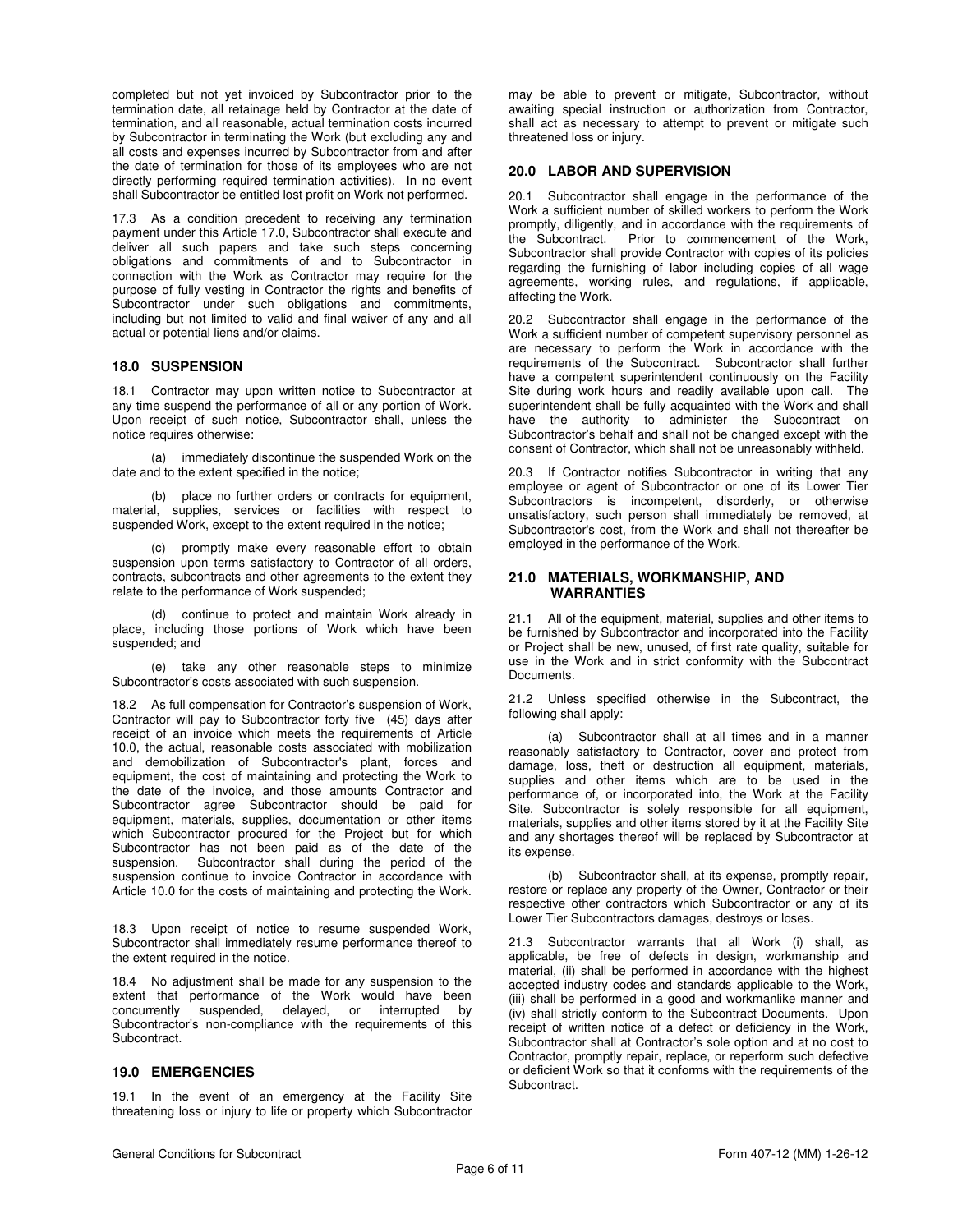21.4 If Contractor deems it inexpedient for Subcontractor to correct defective or deficient Work, Contractor may make a deduction from the Subcontract Price in lieu of such correction, as determined by Contractor.

21.5 Subcontractor shall, at Contractor's option, assign to Contractor or Owner any and all rights under any warranties it may have received or be entitled to from suppliers.

21.6 Contractor may or may not elect to obtain (with or without payment therefor) the services, from Subcontractor, a Lower Tier Subcontractor or elsewhere, of technical advisors for such periods of time, if any, as Contractor in its sole and exclusive discretion deems appropriate. However the presence, absence, quality of performance, or period of time of service of any such technical advisor(s) shall be irrelevant to and shall not in any manner impact any guarantee or warranty of Subcontractor or of any Lower Tier Subcontractor.

### **22.0 LIENS**

22.1 Subcontractor shall promptly pay for all labor, services, equipment, materials, supplies, documentation or other items used or employed by it or on its behalf in the performance of the Work and shall keep and maintain all equipment, materials, supplies, and other items and the Facility, Facility Site and Project free from all mechanic's liens and other liens. If any lien or claim of lien is filed upon or against the Facility, Facility Site and/or Project by a Lower Tier Subcontractor, Subcontractor shall promptly furnish to Contractor (or appropriate governmental authority) a bond or other collateral necessary to discharge such lien or claim of lien and shall indemnify, defend and hold harmless the Indemnified Parties against and from any and all Damages arising from or in connection with any such lien, claim of lien and/or claim for payment, as applicable, and subject to Applicable Law.

### **23.0 INTELLECTUAL PROPERTY PROTECTION**

23.1 Subcontractor shall indemnify, defend and hold harmless the Indemnified Parties from and against any and all Damages which the Indemnified Parties may suffer or pay by reason of any claims or suits arising out of claims of infringement of any patent rights, copyrights or other intellectual property, proprietary or confidentiality rights relating to the Work performed by Subcontractor or any Lower Tier Subcontractor under or in connection with the Subcontract, subject to Applicable Law. Any such suit or claim shall be defended at Subcontractor's expense by counsel satisfactory to Contractor. If, in any such suit or claim, a temporary restraining order or preliminary injunction is granted, Subcontractor shall make every reasonable effort, by giving a satisfactory bond or otherwise, to secure the suspension of the injunction or restraining order. If, in any such suit or claim, the Work, or any part, combination or process thereof, is held to constitute an infringement and its use is permanently enjoined, Subcontractor shall promptly make every reasonable effort to secure for Owner or Contractor, at no cost to Owner or Contractor, a license authorizing continued use of the infringing item. If Subcontractor is unable to secure such suspension or such license within a reasonable time, Subcontractor shall, at its own expense and without impairing Owner's or Contractor's use of the Work, either replace the affected Work, or part, combination or process thereof, with non-infringing components or parts or modify the same so that same becomes noninfringing.

## **24.0 CONFIDENTIALITY**

24.1 All drawings, specifications, technical data, and other information furnished to Subcontractor by Contractor, or Owner, or their respective other contractors are, and shall remain, the property of Owner, Contractor or such other contractors, as the

case may be, and may not be copied or otherwise reproduced or used in any way except in connection with the Work, or disclosed to third parties or used in any manner detrimental to the interests of Owner, Contractor or such other contractors.

24.2 The following information shall not be subject to the confidentiality requirements of Article 24.1:

 (a) information in the public domain through no action of Subcontractor in breach of this Subcontract; or

 (b) information independently developed by Subcontractor; or

 (c) information acquired by Subcontractor from a third party not delivered to Subcontractor in breach of confidentiality agreements which said third party may have with Contractor, Owner, Owner's other contractors, or any other third party.

24.3 If and when requested in writing, Subcontractor shall, and shall cause its Lower Tier Subcontractors to, execute any such confidentiality agreements as are deemed necessary for the protection of Contractor, Owner and/or any of their respective other contractors.

### **25.0 APPLICABLE LAW**

25.1 Subcontractor, all Lower Tier Subcontractors, and all Work provided hereunder shall comply with all laws, treaties, ordinances, judgments, decrees, injunctions, writs and orders of any court or governmental agency or authority, and rules, regulations, codes, orders, interpretations of any federal, state, county, municipal, regional, environmental or other governmental body, instrumentality, agency, authority, court or other body having jurisdiction over the Project or any activity conducted at or in connection with the Project ("Applicable Law").

25.2 Subcontractor shall indemnify, defend, and hold harmless Owner, Contractor, and their respective directors, officers, employees, parents and subsidiaries of any tier, representatives, agents, successors and assigns, and any and all representatives, agents, directors, officers, employees of any of the foregoing, (the "Indemnified Parties"), against and from any and all losses, costs, damages, injuries, liabilities, claims, demands, penalties, interest and causes of action, including without limitation administrative and legal costs, reasonable attorney's fees (collectively, "Damages"), arising from or based on any actual or asserted violation of Applicable Law by Subcontractor or any of its Lower Tier Subcontractors or vendors, subject to Applicable Law.

25.3 Subcontractor shall not under any circumstance apply to or enter into negotiations with any governmental authority or agency for acceptance of variations from or revisions to safety or health, or air, water or noise pollution, laws or regulations relating to the Subcontract or the performance thereof, without Contractor's prior written approval.

### **26.0 FACILITY SITE**

26.1 Prior to moving any equipment or personnel to the Facility Site, Subcontractor shall review and become familiar with Facility Site programs and procedures and Subcontractor and its Lower Tier Subcontractors shall fully and strictly comply with same.

26.2 Any temporary construction buildings and sanitary facilities provided by Subcontractor shall conform to Facility Site and permit requirements.

26.3 Subcontractor shall perform site clean-up regularly (including on a daily basis if necessary or directed by Contractor) in order to keep that area of the Facility Site on which it performs any Work hereunder clean and free from accumulation of petroleum, waste materials (including, without limitation, any waste Hazardous Materials that were brought to or disturbed or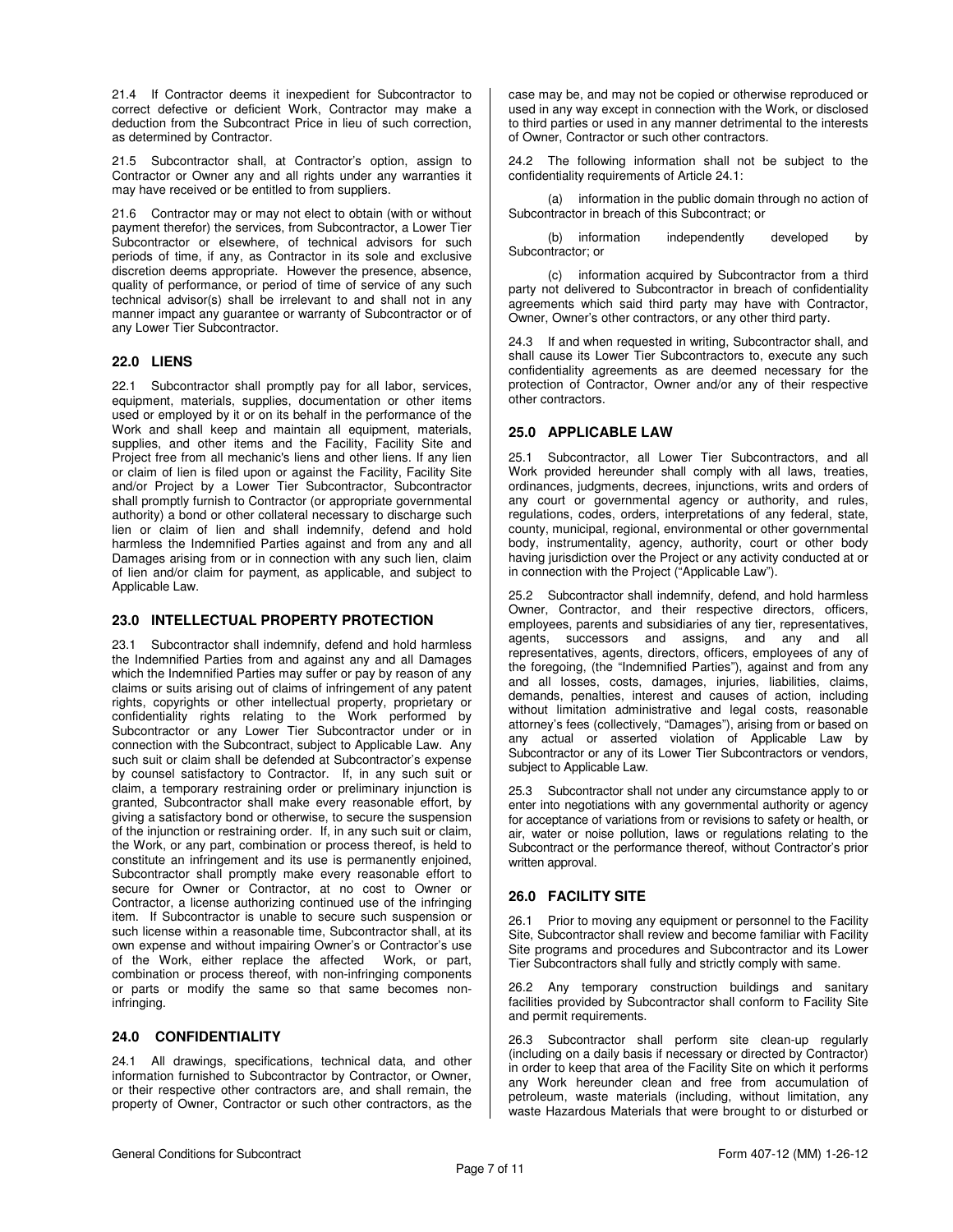released upon or near the Facility Site by Subcontractor or its Lower Tier Subcontractors or were created or disturbed or released as a result of, or in connection with, the performance by Subcontractor or any of its Lower Tier Subcontractors of the Work), rubbish and other debris resulting from the performance of the Work.

26.4 Subcontractor shall not permit visitors, cameras, or picture or video taking on the Facility Site or Work without the prior, written approval of Contractor.

26.5 Subcontractor shall repair or replace, at its expense, any Work or property which it or any of its Lower Tier Subcontractors damages.

26.6 Subcontractor shall conduct inspections to determine if those areas of the Facility Site used by Subcontractor and any of its Lower Tier Subcontractors to perform the Work are safe for the performance thereof and Subcontractor accepts the sole, non-delegable responsibility for providing a safe place to work for its employees and the employees of its Lower Tier Subcontractors and for the adequacy of and required use of all safety equipment.

### **27.0 PERMITS AND LICENSES**

27.1 Unless obtained by Owner or Contractor, Subcontractor shall obtain and pay for any permits, licenses, or royalties which may be required for the performance of the Work, and shall furnish evidence thereof to Contractor. Furthermore, whenever reports to municipal authorities are required from Owner or Contractor under penalty to report, or to report within a specific time, Subcontractor shall be held liable for any costs or penalties to which Owner or Contractor may be subjected as a result of Subcontractor's failure to give proper evidence of a license or permit within any time limit specified.

#### **28.0 TAXES**

28.1 Subcontractor agrees to pay and that the Subcontract Price is inclusive of, all taxes, fees and contributions on or measured by the income, gross receipts or assets of Subcontractor or any of its Lower Tier Subcontractors and all taxes, fees and contributions on or measured by employees or other labor costs of Subcontractor or any of its Lower Tier Subcontractors, including without limitation all payroll or employment compensation tax, social security tax or similar taxes for Subcontractor's or any of its Lower Tier Subcontractor's employees. Subcontractor further agrees to pay and that the Subcontract Price is inclusive of all sales and use taxes, and all import, export and other customs duties, charges, levies and fees imposed or incurred in connection with the shipping and delivery of any equipment, materials, supplies or other items required for the Work to the Facility Site. In the event that Contractor should pay or be required to pay any of the foregoing items or any portion thereof, Subcontractor shall reimburse Contractor therefor in full within five (5) days of receipt of written demand from Contractor for any such reimbursement.

#### **29.0 GENERAL INDEMNITY**

29.1 Subcontractor shall indemnify, defend and hold harmless the Indemnified Parties against and from any and all Damages (including without limitation any damage to or destruction of property of, or death of or bodily injury to, persons (regardless of whether they are employees of an Indemnified Party, Subcontractor or any Lower Tier Subcontractor, or unaffiliated with the Project, or otherwise)) caused or contributed to by (i) any fault or act or omission of Subcontractor or any of its Lower Tier Subcontractors, or of any of their respective employees, agents, or representatives, under, in connection with or otherwise relating to this Subcontract or the Project or (ii) by any failure of Subcontractor to comply with the terms of this Subcontract; subject to Applicable Law.

29.2 In any and all claims against one or more of the Indemnified Parties by any employee of Subcontractor or of any of its Lower Tier Subcontractors, the indemnification, defense and hold harmless obligation under this Article shall not be limited in any way by any limitation on the amount or type of damages, compensation or benefits payable by or for the Subcontractor or of any of its Lower Tier Subcontractors, under Workers' Compensation acts, disability benefit acts or other employee benefit acts.

### **30.0 ASSIGNMENT**

30.1 Subcontractor agrees that it shall have no right, power or authority to assign or delegate any of its rights or obligations under the Subcontract, either voluntarily or involuntarily, or by operation of law, without prior written consent of Contractor and that any such unauthorized assignment or delegation shall be null and void and of no effect.

### **31.0 NO WAIVER OF BREACH**

31.1 Any failure by Contractor at any time, or from time to time, to enforce or require the strict compliance with and performance by Subcontractor of any of the terms or conditions of the Subcontract shall not constitute a waiver by Contractor or a breach of any such terms or conditions or any other breaches, or the right of the Contractor to avail itself of the remedies it may have for any such breach.

### **32.0 PUBLICITY**

32.1 Subcontractor shall not disclose the nature of its work on the Project, or engage in any other publicity or public media disclosures with respect to the Project without the prior written consent of the Contractor.

#### **33.0 SEVERABILITY AND SURVIVAL**

33.1 The provisions of the Subcontract are severable, and, if any provision shall be determined to be illegal or unenforceable, such determination shall in no manner affect any other provision of the Subcontract, and the remainder of the Subcontract shall remain in full force and effect. In the event that any provision of the Subcontract is held to be unenforceable or invalid by any court of competent jurisdiction, Contractor and Subcontractor shall in good faith negotiate an equitable adjustment in the provisions of the Subcontract to preserve its purpose and maintain the allocation of risk, liabilities and obligations originally agreed upon, to the maximum extent then possible under Applicable Law.

33.2 Notwithstanding anything to the contrary in the Subcontract, the provisions of the Subcontract setting forth (i) Subcontractor's obligations with respect to confidentiality, indemnification, and warranty; (ii) limitations on Contractor's liability; and (iii) any obligation which expressly or by implication survives termination of the Subcontract, shall survive completion of the Work or the earlier termination under Article 15.0 or Article 16.0.

#### **34.0 SUCCESSORS AND ASSIGNS**

34.1 The Subcontract shall be binding upon and inure to the benefit of the Parties' respective heirs, successors, executors, administrators and authorized assigns.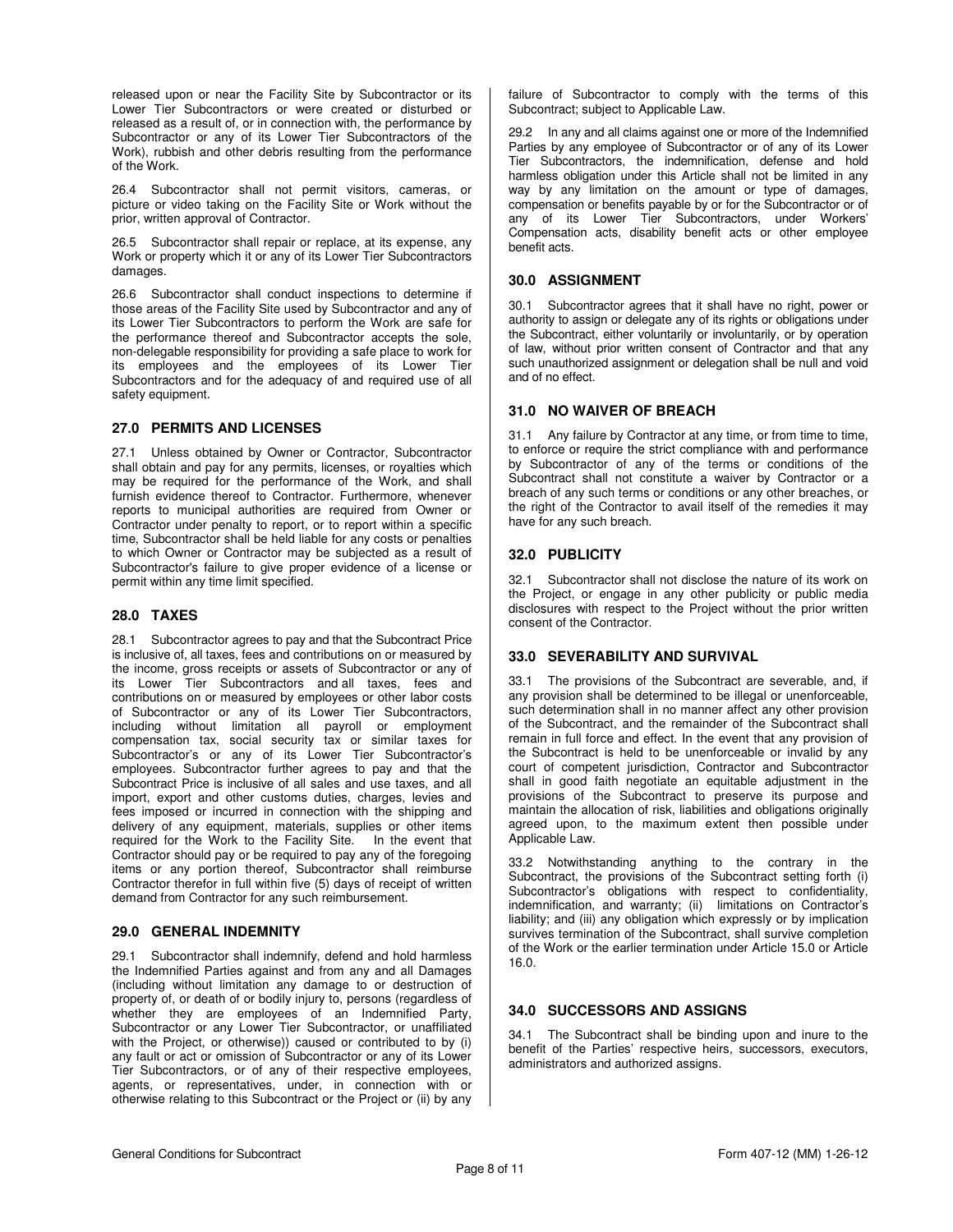#### **35.0 HAZARDOUS MATERIALS**

35.1 Subcontractor shall notify Contractor immediately upon the discovery of the presence of any Hazardous Material on, or the release of Hazardous Material on or from, the Facility Site, and shall proceed in accordance with Article 35.2 hereof in connection therewith.

35.2 In the event a Hazardous Material is discovered to exist at the Facility Site and is one for which Subcontractor is responsible pursuant to Article 35.3 hereof, Subcontractor shall notify Contractor of the presence thereof and be responsible for responding to and handling such Hazardous Material (including but not limited to the condition resulting from the presence thereof) in compliance with the requirements of all Applicable Laws and as directed by Contractor. In the event a Hazardous Material is discovered to exist at the Facility Site and is not one for which Subcontractor is responsible pursuant to Article 35.3 hereof, Subcontractor shall immediately notify Contractor of the presence thereof and thereafter proceed with the performance of the Work as directed by Contractor or otherwise

35.3 Subcontractor is responsible for any Hazardous Material that Subcontractor or any of its Lower Tier Subcontractors creates, brings to or disturbs or releases upon or near the Facility Site.

35.4 Subcontractor shall indemnify, defend and hold harmless the Indemnified Parties against and from all Damages caused or contributed to by any Hazardous Material for which Subcontractor is responsible pursuant to Article 35.3 hereof, subject to Applicable Law.

35.5 Subcontractor agrees to comply with Federal OSHA Hazard Communication Standards 29 CFR 1926.59 and 29 CFR 1910.1200 which require that manufacturers, importers and distributors properly label all containers of hazardous materials or components and furnish a Material Safety Data Sheet ("MSDS") for each hazardous material supplied. One (1) copy of the related MSDS must be provided with each shipment of any hazardous material. Failure to provide the MSDS or proper labeling on the container(s) is a violation of Federal regulations and may result in the rejection of the shipment. Subcontractor shall be responsible for all shipping charges related thereto. Revised MSDSs must be submitted to Contractor when there is a change in composition or when significant new information concerning hazards or ways to protect against hazards become known.

35.6 Nothing furnished by Subcontractor in the performance of the Work for incorporation into the Facility shall contain asbestos (i.e. shall be "asbestos-free"). Subcontractor shall execute and submit a certificate of conformance with this Section 35.6 in the form furnished by Contractor.

### **36.0 CONTRACTOR INFORMATION**

36.1 No information, including but not limited to, estimated quantities, bills of materials, lists, weights or quantities of materials or structures which have been or may be furnished to Subcontractor under the Subcontract are warranted or guaranteed as to accuracy, completeness or otherwise. They may or may not be accurate in any or all particulars, and they shall not be considered as finally correct, sufficiently complete or accurately covering any portion or all of the Work to be done under the Subcontract.

36.2 Although the actual amount of Work completed under unit price items, if any, may differ from estimated quantities, the basis of payment for such Work shall be the actual amount of Work completed in each case, unless otherwise agreed in writing. Subcontractor agrees that it will make no claim for loss of anticipated profits or for any other damages because no work is ordered under certain items or because of the quantities of Work

actually completed are less than any estimates of quantity that have been or may be furnished to Subcontractor.

### **37.0 CONTRACTOR FURNISHED MATERIALS**

37.1 All equipment, material, supplies or other items furnished by Contractor, if any, as part of the Work shall be unloaded and received by Subcontractor in the presence of Contractor's authorized representative and quantities thereof shall be checked by Subcontractor. The delivery and acceptance of all such items shall be recorded in writing, and Subcontractor shall evidence receipt and acceptance of such items by signing forms satisfactory to Contractor.

37.2 Subcontractor shall carefully note any visible shortage or damage to Contractor furnished items prior to Subcontractor's acceptance of delivery thereof and shall assume full responsibility for any loss or damage of such items thereafter. Subcontractor shall promptly notify Contractor if any items supplied to Subcontractor are surplus and, without additional compensation, shall cooperate in the disposition of such surplus.

### **38.0 LABOR AGREEMENTS/POLICIES**

38.1 Subcontractor and each of its Lower Tier Subcontractors shall at all times during the performance of the Work abide by and be signatories to any project labor agreement(s) applicable to the Project and Subcontractor shall provide evidence that it and each of its Lower Tier Subcontractors are signatories to such agreement(s) prior to performing any Work at the Facility Site.

38.2 Subcontractor shall notify Contractor as promptly as possible of any actual or potential labor dispute which may affect the Work. If any such labor conditions threatens the timely completion of any portion of the Subcontract, or if Subcontractor fails to give satisfactory assurance of its ability to complete the Work even in the event of such work stoppage, or fails to employ labor that is in harmony with and compatible with other labor employed on the Project, or fails to continue to perform the Work without interruption or delay during a strike, picket, walkout, or other work stoppage or slowdown caused by a labor dispute, Contractor may terminate the Subcontract for cause and proceed in accordance with Article 16.0 hereof.

38.3 Subcontractor shall comply with all drug, alcohol and safety programs of Contractor.

### **39.0 FORCE MAJEURE**

39.1 Any delay in or failure of performance by either Party hereunder shall be excused if and to the extent caused by a "Force Majeure Event". Force Majeure Events are defined as fire, explosion, act of God, act of the public enemy, and change in law, provided that such event is beyond the control of and without fault on the part of the Subcontractor and the effects of which could not be prevented or avoided by the exercise of due care or foresight.

39.2 In the event Subcontractor, by reason of a Force Majeure Event, is rendered unable to perform any of its obligations or comply with any conditions under the Subcontract, Subcontractor shall give written notice to Contractor no later than three (3) days after the occurrence of such Force Majeure Event, with a description of the particulars of the Force Majeure Event, including the estimated duration of said Force Majeure Event or the effect thereof and the probable impact on Subcontractor's performance under the Subcontract. The effects of said Force Majeure Event shall, so far as possible, be remedied by Subcontractor with all reasonable dispatch, and Subcontractor shall use its best efforts to eliminate and mitigate the consequences thereof. The time for Subcontractor's performance may be extended for a period equal to the time such performance is delayed by said Force Majeure Event, but such relief shall be conditioned upon Subcontractor's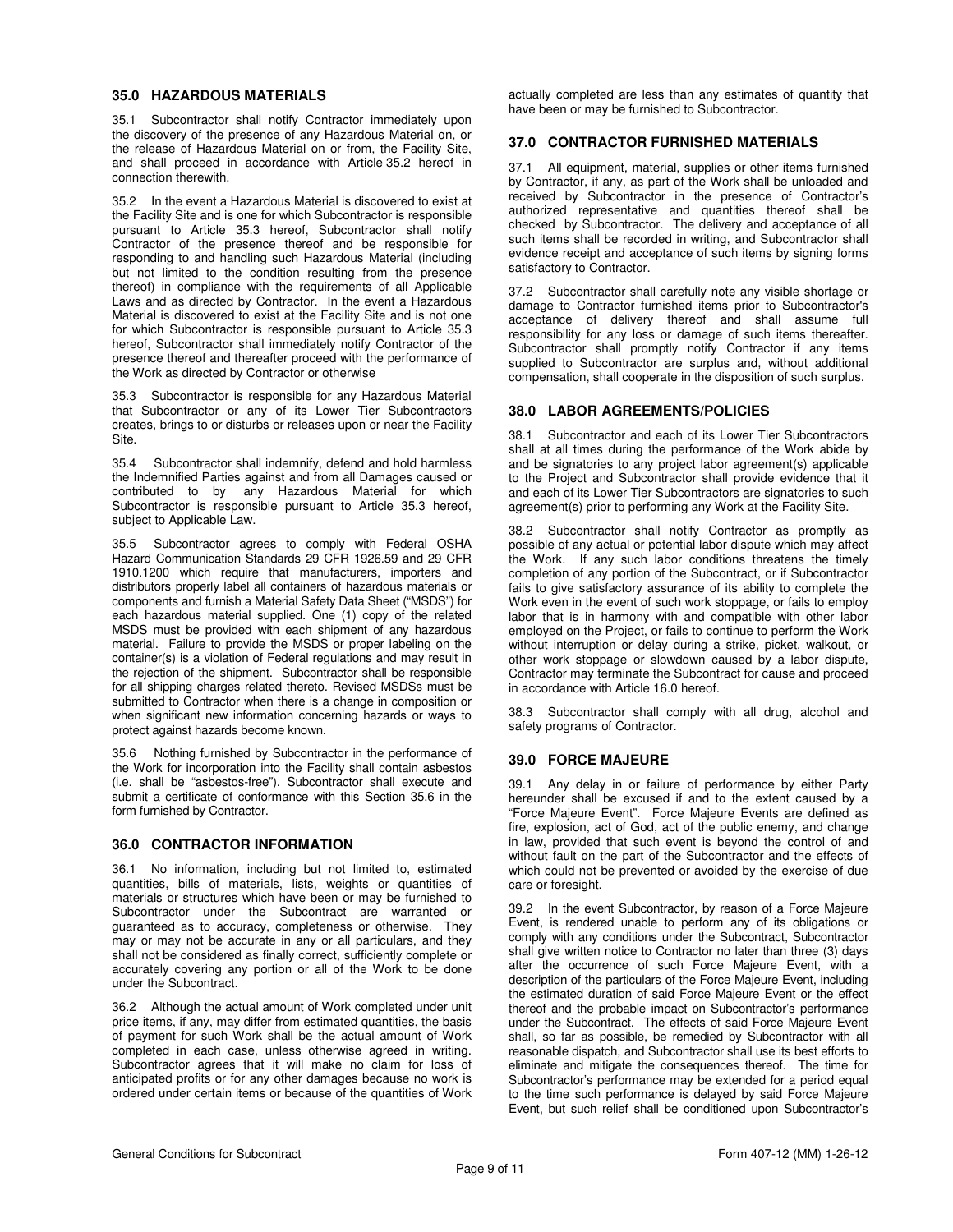initial and continued satisfaction of the notice, reporting, remedy and mitigation, and other requirements of this Article 39.2 in relation to said Force Majeure Event. Under no circumstances shall Subcontractor be entitled to any additional compensation or damages of any kind or character by virtue of a Force Majeure Event. Any claim by Subcontractor for an extension of time arising out of any alleged Force Majeure Event shall be made to Contractor in accordance with Article 9.0.

## **40.0 DISPUTES**

40.1 In the event a dispute arises between the Parties regarding the application or interpretation of any provision of the Subcontract, the aggrieved Party shall give notice in writing to the other Party and the Parties shall negotiate in good faith and attempt to resolve such dispute. If the Parties fail to resolve the dispute within thirty (30) days after delivery of such notice, each Party shall have the right to pursue any and all remedies available to it hereunder or available to it at law or in equity. Notwithstanding the existence of a dispute between the Parties and regardless of whether such dispute is the subject of dispute resolution pursuant to this Article 40.0, Subcontractor shall not be entitled to suspend or otherwise delay its performance of the **Work** 

40.2 Notwithstanding any other provision of this Article 40.0, in the event: a) Owner and Contractor become involved in any arbitration, mediation, litigation or other proceedings, and b) Contractor determines that it would be appropriate that disputes under this Subcontract be resolved in such dispute proceeding due to the existence of common issues of fact or law, Subcontractor shall consent to joinder to, and a consolidated resolution of issues in, that proceeding. Subcontractor hereby consents to such joinder and irrevocably waives any objection which it may now or hereafter have to the bringing of any such action or proceeding in such jurisdiction, including any objection to the laying of venue based on the grounds of forum non conveniens and any objection based on the grounds of lack of in personam jurisdiction.

40.3 In the event Subcontractor submits or pursues a poorly substantiated or frivolous change order or claim against Contractor or Owner or their respective other contractors, Contractor shall be entitled to back-charge Subcontractor for all cost and expense (including but not limited to attorneys fees) incurred by Contractor and/or Owner because of such change order or claim. In the event Subcontractor should submits and/or pursues any such change order or claim against Contractor, Subcontractor shall pay to Contractor any and all costs and expenses (including but not limited to attorneys fees) incurred in investigating and/or defending against and/or resolving such claim or change order, within ten (10) days after Contractor's submission of its invoice (which may be interim or total) to Subcontractor therefor.

### **41.0 NO THIRD PARTY OR OTHER CLAIMS**

41.1 Subcontractor agrees that nothing in any agreement between Owner and Contractor creates any rights in favor of Subcontractor and Subcontractor covenants not to sue Owner or Contractor as a third-party beneficiary of any such agreement.

41.2 Subcontractor agrees that any claims it may have for additional compensation or economic loss of any kind or character arising out of its performance of the Work or otherwise in connection with the Subcontract shall be made solely as provided for in Article 9.0. Subcontractor covenants not to assert any such claim against Owner or Owner's or Contractor's respective other contractors. Subcontractor covenants not to sue Owner, Contractor or Owner's or Contractor's respective other contractors on any such claim, whether based upon delay, contract, tort, negligence, warranty, indemnity, strict liability, error or omission or otherwise, and agrees that it shall assign any

such claim it may have in that regard to Contractor if and when requested by Contractor in connection with any adjustment pursuant to Article 9.0 hereof.

#### **42.0 DAMAGES**

42.1 In no event shall Owner, Contractor, or any of their respective parents, affiliates, subsidiaries, representatives or any directors, officers, or employees of any of the foregoing be liable to Subcontractor or any of its Lower Tier Subcontractors, whether based on delay, contract, tort, negligence, warranty, indemnity, strict liability, error or omission or otherwise, for any consequential, special, incidental, indirect, exemplary, multiple or punitive damages or damages arising from or in connection with loss of use or loss of revenue or profit, actual or anticipated or otherwise, and Subcontractor hereby releases Owner, Contractor and each of their respective parents, affiliates, subsidiaries, representatives or any directors, officers and employees from any such liability.

### **43.0 GOVERNING LAW AND VENUE**

43.1 This Subcontract, unless it expressly provides to the contrary in the document entitled "Subcontract Order", shall be governed by and construed in accordance with the laws of the State of Michigan, excluding any provisions or principles thereof which would require the application of the laws of a different jurisdiction. Any litigation initiated by and between the Parties arising out of or relating to this Subcontract shall be conducted in the federal or state court of jurisdiction in the State whose laws govern this Subcontract, and Contractor and Subcontractor each consent to the jurisdiction of such court. In the event a dispute arises between the Contractor and Owner in connection with the Work or Subcontract, Contractor shall have the right to implead Subcontractor into the dispute resolution proceeding and Subcontractor hereby agrees to any such impleader.

#### **44.0 ARTICLE HEADINGS**

44.1 The Article headings herein have been inserted for convenience of reference only and shall not in any manner affect the construction, meaning or effect of anything herein contained nor govern the rights and liabilities of the Parties.

### **45.0 COMPLETE AGREEMENT**

45.1 The Subcontract constitutes the complete agreement between the Parties with respect to the subject matter hereof, and supercedes all prior written or oral contracts, agreements, representations and/or understandings of any kind or nature that the Parties may have entered into or had prior to the date hereof with respect to the subject matter hereof.

45.2 Subcontractor shall have accepted these Conditions provided Subcontractor has received these Conditions, and either a) received payment; or b) started performance of the Works.

#### **46.0 BACKCHARGE; OFFSET**

46.1 Contractor may accomplish the required redesign, repair, rework or replacement of any Work by the most expeditious means available, and backcharge Subcontractor for the costs and expenses incurred.

46.2 If Subcontractor requests Contractor to provide the services of its personnel or equipment, or provide permanent, temporary or consumable materials for Subcontractor's use, Contractor will charge Subcontractor for such items in accordance with Articles 46.4 and 46.6 below.

46.3 In the event of emergency, Contractor may proceed to perform any Work and backcharge Subcontractor for Contractor's costs and expenses.